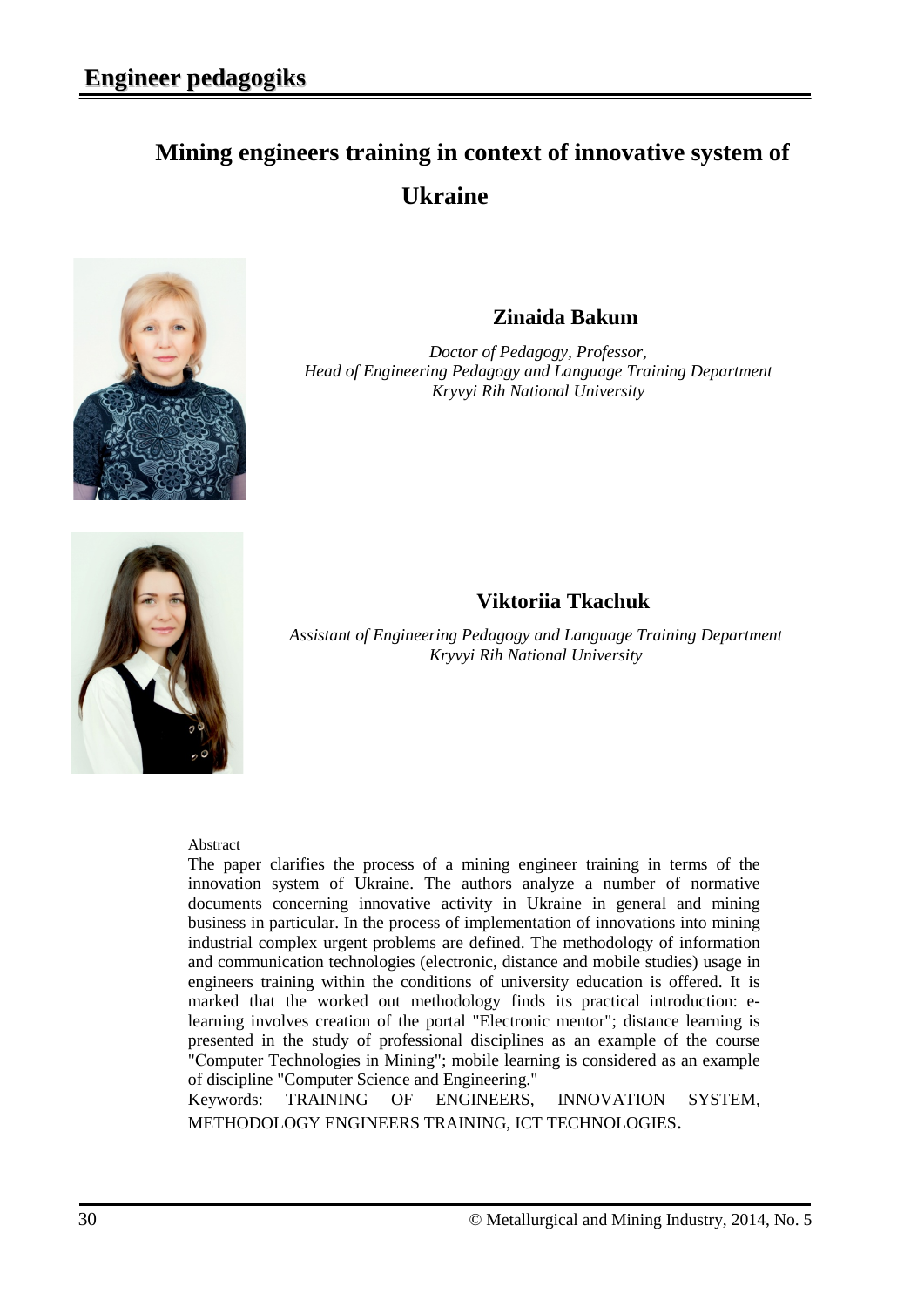Legal framework for strategic ways of scientific and technological development of Ukraine is presented by a row of laws: "About innovative activity", "About the government special purpose programs", "About priority areas of science and technology development", "About special schedule of innovation activity of technology parks", etc. Among them, an important place is occupied by the Law "About priority directions of innovative activity in Ukraine", in which an action plan as for conceptual position of public policy reforming in innovation area is adopted [1; 2; 3; 4; 5].

As well-known foreign (I. Shumpeter, G. Mensh, B. Santo, A. Kliainknecht, Ya. Van Dane, B. Tviss) and Ukrainian (B. Andreev, Yu. Astafiev, V. Byzov, Ye. Yevtechov, Yu. Kaplenko, G. Malachov, M. Stupnik) scientists note, it is the innovations that are the source of a significant increase in the efficiency of production in general and mining one in particular.

Despite the growing interest concerning the development of the national innovation system in mining industry, now in Ukraine there hasn't been formed an innovative public policy, which could take into account the accumulated international experience of forming innovative structure and would be adapted to the national reality. Accordingly, during the introduction of innovations in a mining industrial complex, scientists [\[6;](#page-5-0) [7\]](#page-4-0) advise to take into consideration the following factors:

- 1. exhaustion of rich deposits with simple mining and geological conditions in accessible mining and socio-economic mastered regions;
- 2. a limit of growth of the productivity whilst the implementation of innovative technologies;
- 3. depreciation of capital assets (the question is not only about physical wear and tear but also about moral aging of mining machinery and equipment in particular;
- 4. low ecological compatibility of row of objects, on the foregoing factors of general funds' wear and tear in particular.

It is important to admit that in the process of mining enterprises going out to foreign market the quality of products does not meet international standards, the profits, got for it are much less than those, that analogical western companies posses. In such circumstances the only solution for nearly every organization of mining and geological profile is increasing of production efficiency, which means reduction of its production costs by

simultaneous improving of the quality of products output. One of the most powerful tools for this is computerization, which can significantly increase the operational efficiency and completeness of the use of all information (geological, economical, ecological) presented on the enterprise, also provide a new level of making optimal and flexible, administrative, project and scheduled decisions. Each enterprise has a wide range of tasks related to enormous information content processing, multiple reiteration of monotonous calculations that require the leading out of plenty of graphic materials.

All the problems mentioned should be taken into account in the process of modern training of a mining engineer, who in his future professional activity will be able to incorporate innovative technologies into mining industry. According to this, attention is being drawn to innovative systems not only in technological, but also pedagogical discourse.

It is hard to imagine modern specialist training without extensive introduction of computer technologies into educational process of institutes of higher education, which allow to find the information, needed for educational aim in a moment. The level of novelty of the obtained information, if properly searched, will be maximum, as internet data update takes place daily, in some cases even hourly.

To sum up, it is important to highlight the benefits of mining computer technologies: complete use of geological information in solving a number of tasks, maximally exact account of flow of mineral raw materials stocks; possibility of multiple calculations of mining works development and receipting of optimal strategic decisions, which give large economic effect; organization of the automated system of ore quality control and management; automation of any graphic materials creation.

Modern study facilities should be attracted to educational process not episodically, isolated one from another, but in a certain system. Such form of study facilities organization can be presented in a form of learning programs, which, on the one hand, serve as a basis of learning programs creation, on the other hand – as a ground for topic or section illustrating.

Taking into account the aforesaid, in the mining engineer training it is expedient to use *electronic studies* which scientists define as a process of knowledge transmission and guidance of learning process by means of information and communication technologies. The main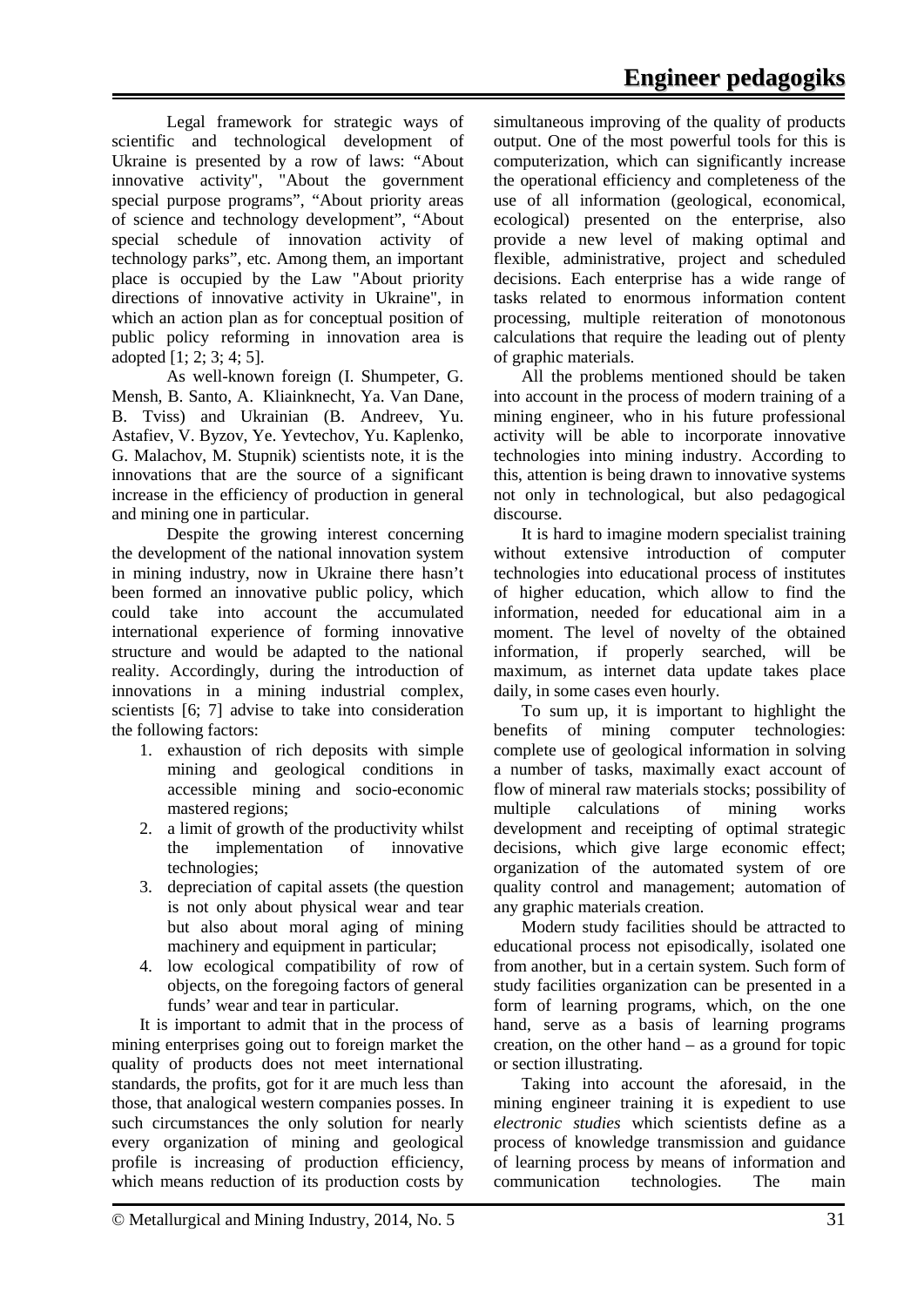## **Engineer pedagogiks**

preconditions and reasons for the use of e-learning studies are as follows: influence of information society, globality as a personal feature of information society, rapid development of information and communication technologies, increase of the knowledge, accumulated by humanity and impossibility of its effective mastering by means of traditional methods and approaches, obsoleteness of a traditional system of staff training for solving the tasks of modern times. As an example of e-learning in continuous training of future mining engineer may be the creation of an Internet portal "Electronic mentor."

In Kryvyi Rih national university there has been worked out the project that will assist the professional becoming of mining engineers, from career guidance in educational establishments of different levels of accreditation, getting education in establishments of higher education to qualification enhancement courses on leading enterprises. Moreover, it will provide individual learning curve.

Priority conditions for mining engineers in the project are as follows: continuous process of professional development (school – higher education establishment – enterprise); increase of volume and deepening of fundamental knowledge of natural processes and their scientific substantiation; readiness for completing complex scientific and research, project design work; readiness for supporting safe functioning of complex technical systems.

Creation of the system is a good base for<br>individual learning, person's self-perfection learning, person's self-perfection  $(Fi\sigma, 1)$ .

| <b>Mining Engineer Virtual Turor</b>                     | Русский (ru) ▼ |  |
|----------------------------------------------------------|----------------|--|
|                                                          |                |  |
| <b>ПРАВИГАЦИЯ</b><br><b>₩ В начало</b><br><b>В Курсы</b> | $=$            |  |
|                                                          |                |  |

**Figure 1** Homepage of educational web portal "Electronic mentor"

The important section of the portal is a unique library of "Mining engineer" consisting of 14 textbooks which fully cover the vocational training course of specialty "Minerals deposit development". These books can also be used by the young specialists to improve professional skills and by students of specialties relating to mining engineering (geological, geodesic, ecological).

Electronic portal positively favours the increasing of knowledge, comprehending and receiving professional skills, solving mining problems in Ukraine including Prydniprovsk industrial region. This portal helps students to use these skills in their professional activity. The system includes the structure of continuous education which gives students and mining engineering specialists an opportunity to discuss the subject matter of their work and researches on the forums of "Electronic mentor".

Educational tasks worked out on basis of "Electronic mentor" are settled due to initiation and increasing activity inasmuch as the examined situations occur among mining engineers at each stage of professional formation.

The following component of educational ICT is *distant education* (technology based on principles of accessible education, offers computer educational programs for different purposes and modern telecommunications for delivering educational information and off- and on-line communication).

We suggest a discipline "Computer technologies in mining engineering" as an example of distant education adoption in the process of mining engineers training. This discipline is a part of optional educational schedule of vocational training of specialty "Mining engineering". Structure of course credit with a final test: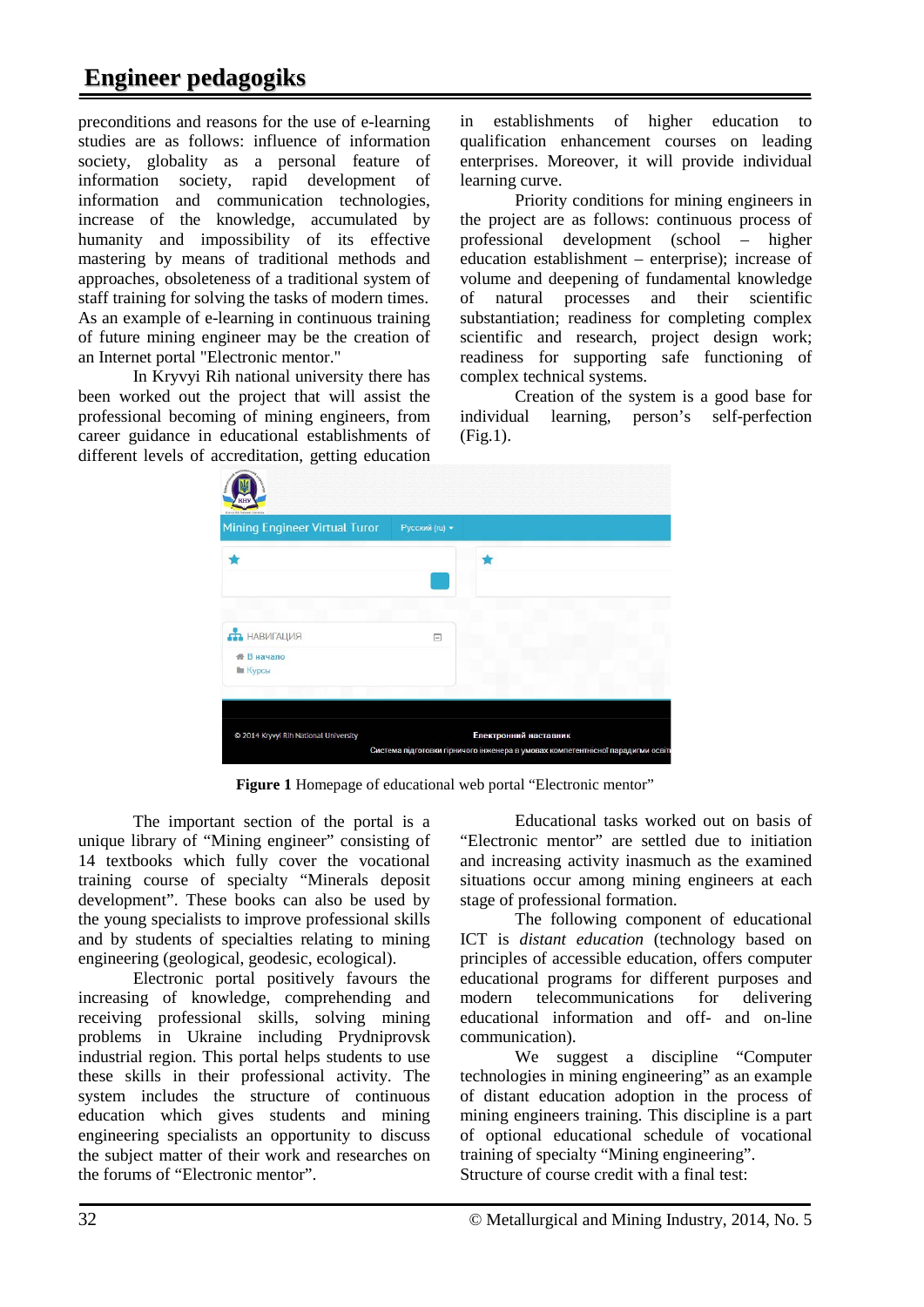Final module 1 Usage of the computer mathematics systems in the engineer researches: T.1 Theoretical and practical bases of mobile ICT usage in educational process. T.2 Study of computer mathematics system Wolfram Alpha. T.3 Solution of the professional area tasks in the mathematics packet PTC Mathcad.

Final module 2 Solution of specialized professional tasks using professional packets of applications: T.4 General information about computer designing and products solid modeling. Study of editing program bCad, Compas. T.5 Automatic designing of electronics and integrated modeling schemes of analogue and composite analogue and digital schemes in the programs Orcad, P Cad. T.6 Automatic designing in the industrial packet AutoCAD. T.7 Scheme supplying and designing of analogue, digital and analogue and digital circuit in Electronics Workbench. T.8 Bases of architecture projection using SketchUp, Google Earth.

*Mobile* education is considered as a type of distant one. Peculiarity of such education is an opportunity given to students to choose hardwarebased ICT for studying (mobile phones, pocket PC (PPC), smartphones, e-books, players for recording and listening to lectures, personal digital assistant, pads, netbooks). Furthermore, organization of educational process can occur at any time, anywhere owing to the usage of mobile devices (tablet computers, mobile phones, etc.). Nowadays tendencies of ICT development is that all kinds of educational activity will be supplied with mobile devices.

The example of such education is adoption of mobile course "Informatics and computer engineering" (Fig. 2) during teaching informatics disciplines in the process of mining engineers training. In this course owing to mobile devices a lecturer has an opportunity to monitor the educational information, control students educational activity including the level of execution of individual tasks for laboratory works, passing thematic tests etc. A Student can review the educational information including videolectures, look through course news, receive methodological instructions from the lecturers, communicate with group-mates etc.



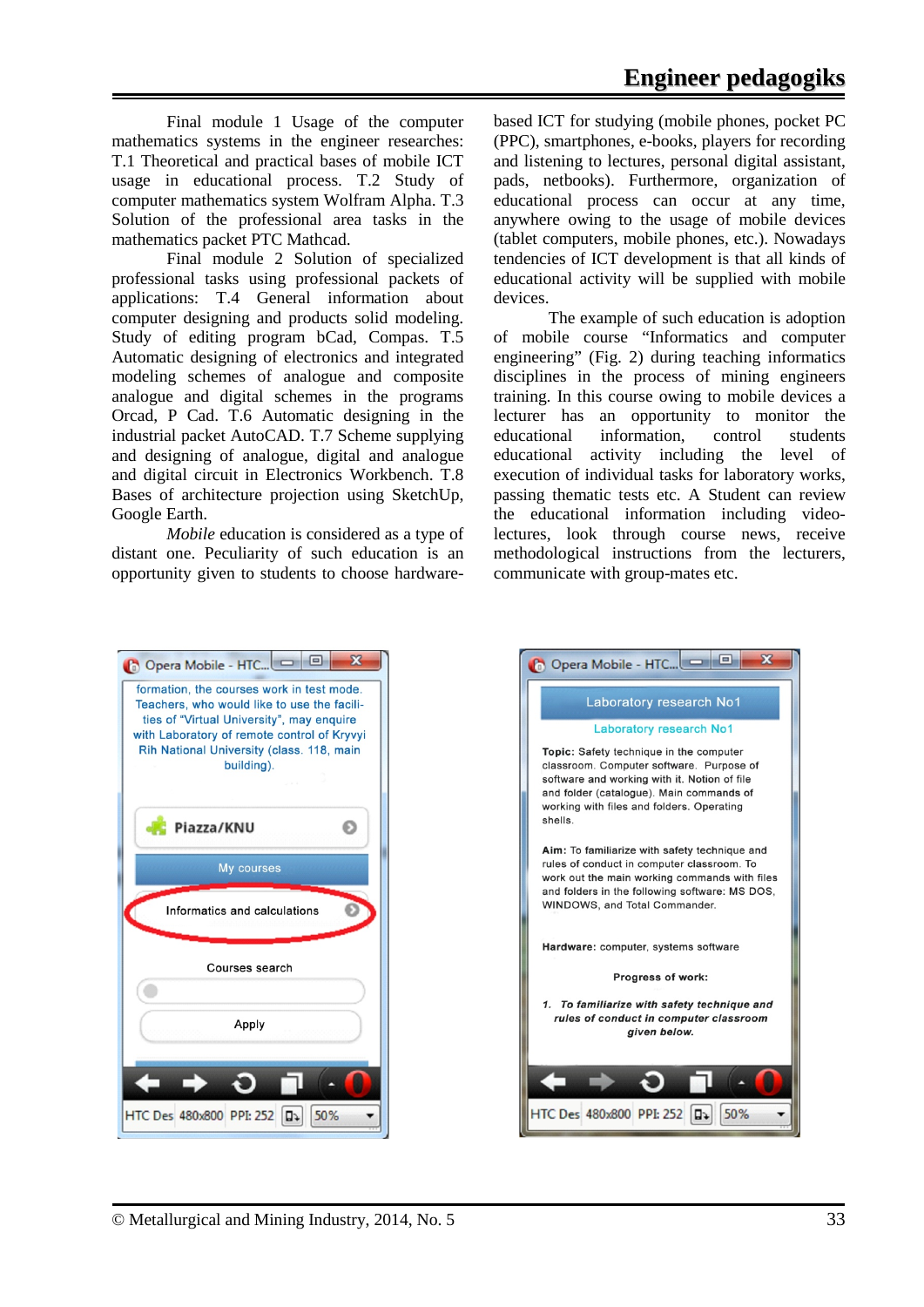

**Figure 2** Home page and window of reviewing laboratories, mark register of the group (mobile device view)

Mining engineers should use not only computing machinery but also new information systems and advanced manufacturing sciences. For increase of quality of professional training, the following kinds of educational activity must be practiced: problem lectures; discussion lectures; laboratory and practical work of research area; solution of situation tasks; business games; composite and term and diploma projects of actual subject matter; students written tests with a help of ICT.

Thus innovation technologies include the formation of the educational process where the main important task is to keep up interrelated activity of lecturers and students. The principal purpose of such activity is the solution of educational and practical tasks using such modern ICT as electronic, distant and mobile technologies. Following researches include the choice, scientific and technical substantiation report and adoption of effective ICT and pedagogical technologies in the educational process to form individual approach to realization of the program of mining engineer training at all stages of professional formation, from the choice of profession to the end of professional career.

#### **References**

- 1. "Zakon Ukrainy "Pro derzhavni ciliovi prohramy". 2004. Uriadoviy kurjer 25: 352.
- 2. "Zakon Ukrainy. Pro specialniy rezhym investyciinoi ta innovaciinoi diialnosti<br>tekhnologichnykh parkiv". 2002. tekhnologichnykh parkiv". 2002. Vidomosti Verkhovnoi Rady Ukrainy (VVR) 33: 238.
- <span id="page-4-0"></span>3. Morkun V. S., Porkuyan O. V. 2009. "Optimization of management of iron-ore production quality on the basis of ultrasonic control." Paper presented at the IV international conference "Strategy of the quality in industry and education", Varna, Technical national university 143 – 147.
- 4. "Pro innovaciinu diialnist. Zakon Ukrainy". 2002. Vidomosti Verkhovnoi Rady Ukrainy 36: 266.
- 5. "Pro priorytetni napriamy innovaciinoi diialnosti v Ukraini. Zakon Ukrainy".